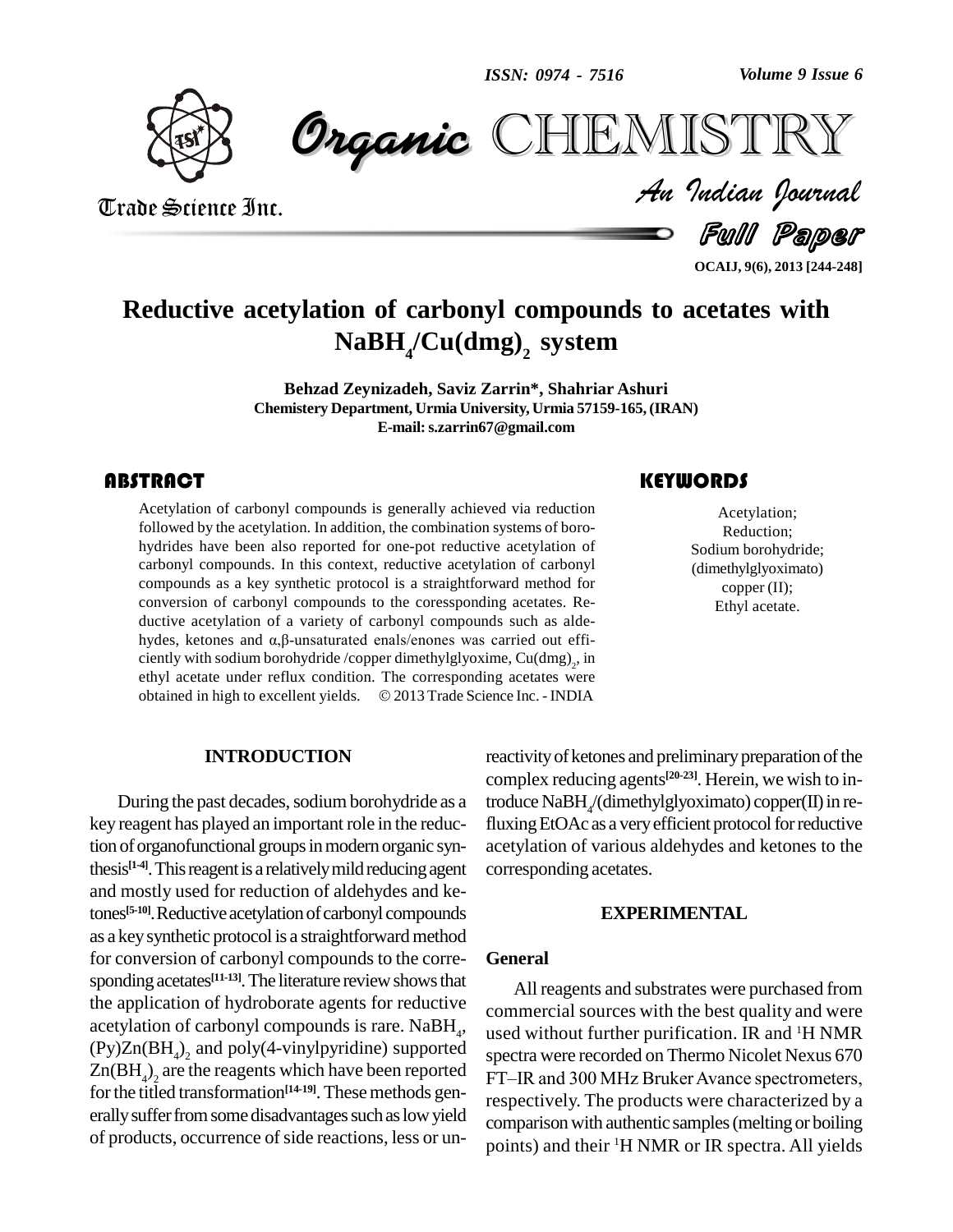# Full Paper

refer to isolated pure products. TLC was applied for the purity determination of substrates, products and reaction monitoring over silica gel 60 F254 aluminum sheet.



## **Preparation of catalyst(dimethylglyoximato) cop per (II)**

Dimethylglyoxime and  $Cu(OAc)<sub>2</sub>$ .H<sub>2</sub>O were added **Process** into absolute ethanol to get brown precipitates of  $Cu(dmg)<sub>2</sub><sup>[4]</sup>.$ 

## **Reductive acetylation of aldehydes with NaBH<sup>4</sup> Cu(dmg) <sup>2</sup> system, a typical procedure**

In a round-bottom flask(10 mL) equipped with a magnetic stirrer, amixture of benzaldehyde (0.106 g, 1 mmol) in EtOAc  $(2 \text{ mL})$  was prepared. Cu(dmg),  $(0.01)$ mmol) was then added and the resulting mixture was 2). The mixture was then extracted with  $\text{CH}_{2}^{\bullet}Cl_{2}$  (3 × 8) stirred for 10 min under reflux conditions.Afterward,  $NaBH_{4}$  (2 mmol) was added and the mixture was continued to stirring for 1.25 h. TLC monitored the progress of the reaction (eluent:  $\text{CH}_{2}\text{Cl}_{2}\text{/}\text{Et}_{2}\text{O}$ : 5/2). The mixture was then extracted with CH<sub>2</sub>Cl<sub>2</sub> ( $3 \times 8$  mL) and dried over anhydrous  $\rm Na_{2}SO_{4}$ . Evaporation of the solvent affords the pure benzyl acetate in 97% yield (TABLE 1, entry 1).

## **Reductive acetylation of ketones with NaBH<sup>4</sup> Cu(dmg) <sup>2</sup> system, a typical procedure**

In a round-bottom flask(10 mL) equipped with a magnetic stirrer, a mixture of acetophenone (0.12 g, 1 mmol) in EtOAc  $(2 \text{ mL})$  was prepared. Cu(dmg),  $(0.1)$ mmol) wasthen added and the resulting mixture was stirred for 10 min under reflux conditions.Afterward,  $NaBH<sub>4</sub>$  (3 mmol) was added and the mixture was continued to stirring for 2.5 h. TLC monitored the progress of the reaction (eluent:  $CH_2Cl_2/Et2O: 5/2$ ). The mixtinued to stirring for 2.5 h. TLC monitored the progress 3 and 4 of the reaction (eluent: CH<sub>2</sub>Cl<sub>2</sub>/Et2O: 5/2). The mix-<br>ture was then extracted with CH<sub>2</sub>Cl<sub>2</sub> (3 × 8 mL) and  $\alpha$ ,  $\beta$ -un dried over anhydrous  $\text{Na}_2\text{SO}_4$ . Evaporation of the sol- Cu( vent affords the pure 1- phenylethyl acetate in 94% yield (TABLE 2, entry 1).

## **Reductive acetylation of conjugated carbonyl com pounds with NaBH<sup>4</sup> /Cu(dmg) <sup>2</sup> system, a typical procedure**

 $\mu$  1 mmol) in EtOAc (2 mL) was prepared. Cu(dmg)<sub>2</sub>  $_2$  (0.01 the progress of the reaction (eluent: CH<sub>2</sub>Cl<sub>2</sub>/Et2O: 5/ In a round-bottom flask (10 mL) equipped with a magnetic stirrer, amixture of cinnamaldehyde (0.132 g, 2 (0.2 mmol) wasthen added and the resulting mixture was stirred for 10 min under reflux conditions. Afterward,  $N$ a $BH$ <sub>4</sub> (3 mmol) was added and the mixture was continued to stirring for 2.25 h. TLC monitored<br>the progress of the reaction (eluent:  $CH_2Cl_2/Et2O: 5/$ <br>2). The mixture was then extracted with  $CH_2Cl_2 (3 \times 8)$ mL) and dried over anhydrous  $\text{Na}_2\text{SO}_4$ . Evaporation of the solvent affords the pure cinnamyl acetate in 93% yield (TABLE 3, entry 2).

### **RESULTAND DISCUTION**

 $\mu$  compound was carried out perfectly with 3 mmol of  $_2$  (0.1 compounds. As shown in TABLES 1 and 2, comple-The optimization experiments showed that reductive acetylation of benzaldehyde (1 mmol) as a model NaBH<sub>4</sub> in the presence of Cu(dmg)<sub>2</sub> (0.01 mmol) in refluxing EtOAc (2 mL). The capability of  $\mathrm{NaBH}_{4^{'}}$  $Cu(dmg)<sub>2</sub>$  in refluxing EtOAc was further explored by the reaction of various aromatic and aliphatic carbonyl tion of the reactions required 3 mmol of  $N$ aBH<sub>4</sub> and 0.01-0.1 mmol of  $Cu(dmg)_{2}$  to give the corresponding acetates in 91-98% yields during 1.25-3.25 h (Schemes 3 and 4).

**Orients** 3 and 4).<br>Then the direct acetylation of carbonyl compounds, *I*<br>*Ion NaBH<sub>4</sub>*<br>*I* at the reac-<br>*Indian fournal*<br>*Indian fournal* and 4).<br>Then the direct acetylation of carbonyl compounds,<br> $\beta$ -unsaturated system using a combination NaBH<sub>4</sub>/  $Cu(dmg)<sub>2</sub>$  was studied. Tests showed that the reaction of 1 mmol cinnamaldehyde with 3 mmol NaBH<sub>4</sub> and  $0.15$ mmol Cu  $\left(\text{dmg}\right)_2$  in refluxing ethyl acetate in

**CHEMISTRY**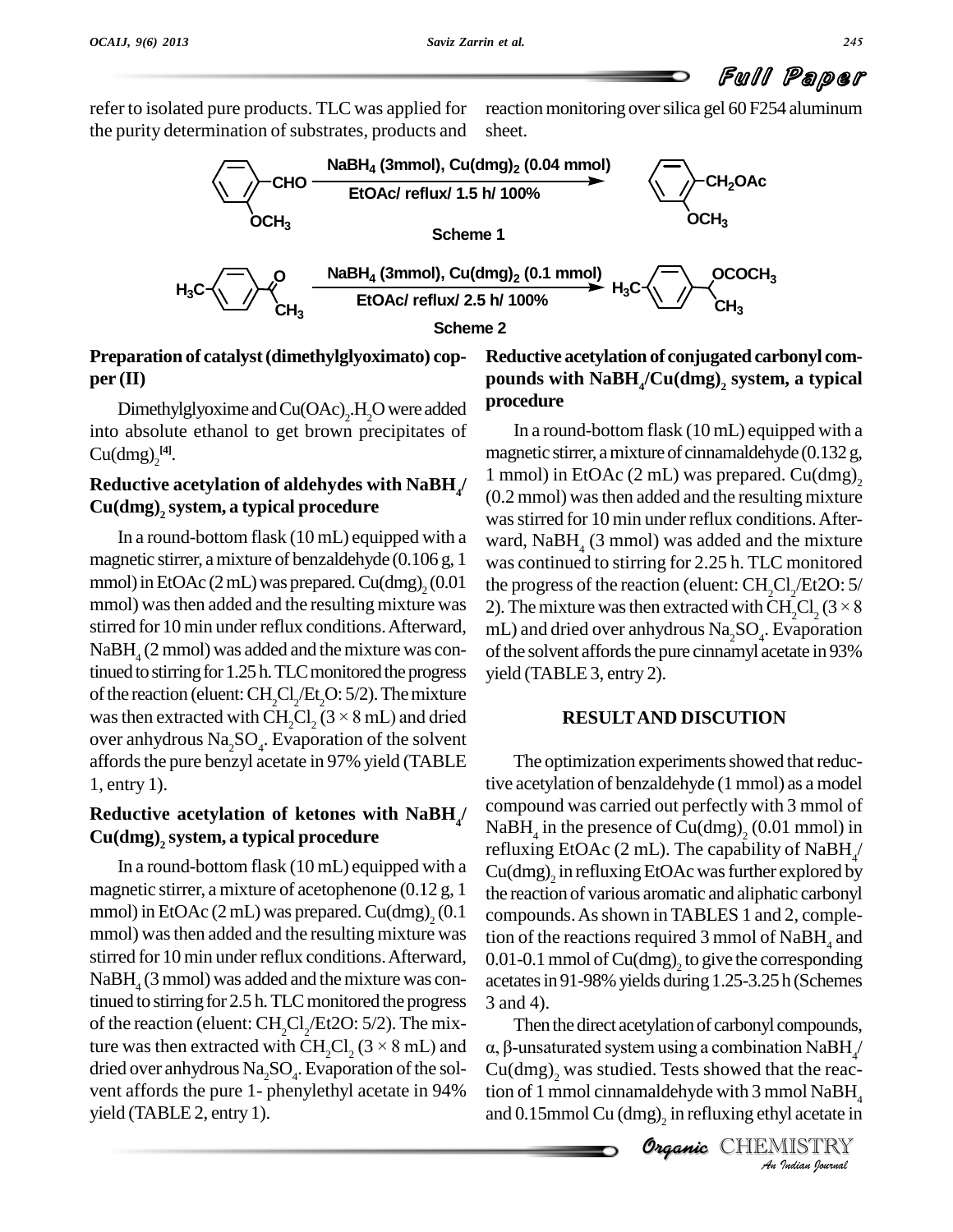## Full Paper

2 hours mixture of products cinnamyl acetate (75%) and 3- phenyl propyl acetate (25%) will produce. It can be concluded that the test was conducted under conditions of low reactivity and selectivity of the acetylation mixture of 1,2- and 1,4- is done. Next, it was decided that by controlling the reaction conditions used to increase or decrease the amount of moles of  $\alpha$ ,  $\beta$ -unsaturated be no mixture of acetylation of 1,2catalyst, the selectivitydecreased cinnamaldehyde in crease in acetylation. Experiment 1 mmol cinnamaldehyde with 3 mmol NaBH $_4$  and 0.2 mmol

 $Cu(dmg)$ <sub>2</sub> in refluxing ethyl acetate during 2.45 hours, pure cinnamyl acetate produced (TABLE 3, items 1 and 2). The conditions for the reduction of various pure cinnamyl acetate produced (TABLE 3, items 1<br>and 2). The conditions for the reduction of various<br>combinations of  $\alpha$ ,  $\beta$ -unsaturated carbonyl was studied and it was observed that the selectivity definitive acetylation reduction in the number of compounds of order that the selectivity definitive<br>etylation reduction in the number of compounds of<br>β-unsaturated be no mixture of acetylation of 1.2and 1,4- significant dates. The results are shown in TABLE 3. However, in all cases, the reaction effi ciency was very high (98% - 93%).



**Scheme 4**

| Entry                                     | Substrate                     | Product                                                                                                                                                 | Molar ratio <sup>b</sup> | Time (h)                | Yield $(\%)^c$ |  |  |  |
|-------------------------------------------|-------------------------------|---------------------------------------------------------------------------------------------------------------------------------------------------------|--------------------------|-------------------------|----------------|--|--|--|
| $\mathbf{1}$                              | CHO                           | CH <sub>2</sub> OCOCH <sub>3</sub>                                                                                                                      | 1:2:0.01                 | 1.25                    | 97             |  |  |  |
| $\overline{c}$                            | $-CHO$<br>6CH <sub>3</sub>    | $-CH2OCOCH3$                                                                                                                                            | 1:3:0.04                 | 1.50                    | 97             |  |  |  |
| $\ensuremath{\mathfrak{Z}}$               | CHO<br>$H_3CO$                | OCH <sub>3</sub><br>CH <sub>2</sub> OCOCH <sub>3</sub><br>$H_3CO$                                                                                       | 1:3:0.1                  | 1.50                    | 93             |  |  |  |
| 4                                         | CHO<br>$H_3CO$                | CH <sub>2</sub> OCOCH <sub>3</sub><br>$H_3CO$ -                                                                                                         | 1:3:0.1                  | $\overline{c}$          | 97             |  |  |  |
| 5                                         | CHO                           | CH <sub>2</sub> OCOCH <sub>3</sub>                                                                                                                      | 1:3:0.02                 | $\overline{\mathbf{c}}$ | 94             |  |  |  |
| 6                                         | CHO<br>$\mathbb{C}\mathbb{1}$ | CH <sub>2</sub> OCOCH <sub>3</sub><br>C1                                                                                                                | 1:3:0.02                 | $1\,.5$                 | 95             |  |  |  |
| $\tau$                                    | CHO<br>C1                     | $-CH2OCOCH3$<br>C1                                                                                                                                      | 1:3:0.02                 | $\overline{c}$          | 97             |  |  |  |
| 8                                         | CHO<br>$H_3C$                 | CH <sub>2</sub> OCOCH <sub>3</sub><br>$H_3C$                                                                                                            | 1:3:0.04                 | 1.45                    | 92             |  |  |  |
| 9                                         | CHO<br>OHC                    | $H_3COCOH_2C$<br>CH <sub>2</sub> OCOCH <sub>3</sub>                                                                                                     | 1:3:0.04                 | 1.25                    | 98             |  |  |  |
| $10\,$                                    |                               |                                                                                                                                                         | 1:3:0.07                 | 1.35                    | 95             |  |  |  |
|                                           | <b>CHO</b>                    | CH <sub>2</sub> OCOCH <sub>3</sub>                                                                                                                      |                          |                         |                |  |  |  |
|                                           |                               | All reactions were carried out in refluxing EtOAc (2 ml); <sup>b</sup> Molar ratio as Subs./NaBH <sub>4</sub> /Cu(dmg) <sub>2</sub> ; 'Isolated yields. |                          |                         |                |  |  |  |
| Organic<br>CHEMISTRY<br>An Indian Nournal |                               |                                                                                                                                                         |                          |                         |                |  |  |  |

**TABEL1 : Reductive acetylation of aldehydes with NaBH<sup>4</sup> /Cu(dmg) <sup>2</sup> system<sup>a</sup> .**

Organic CHEMISTRY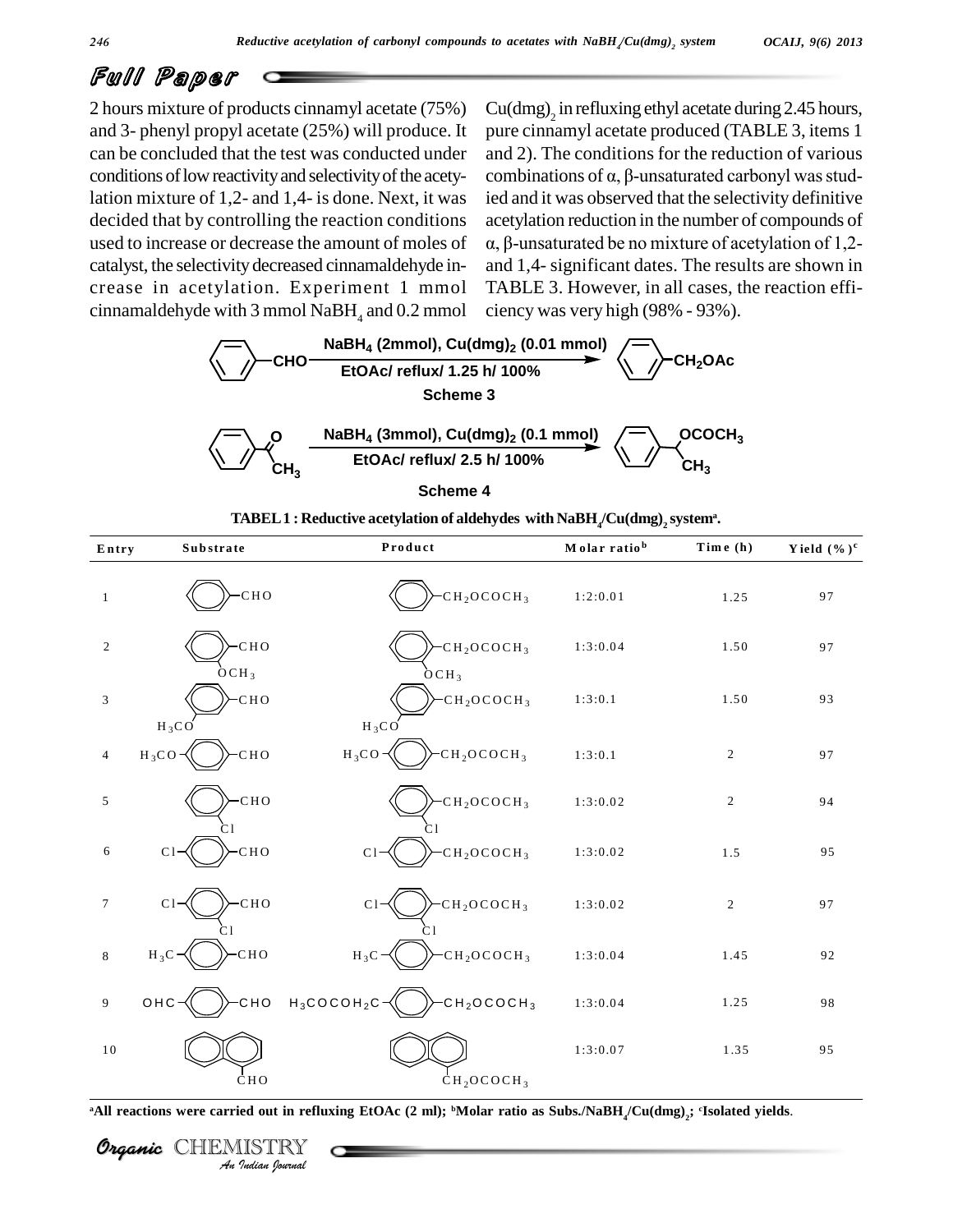O

| Entry                          | Substrate                    | ${\bf P}$ r o d ${\bf u}$ c t                       | M olar ratio <sup>b</sup>                | Time $(h)$     | Yield $(\% )^c$ |
|--------------------------------|------------------------------|-----------------------------------------------------|------------------------------------------|----------------|-----------------|
| $\mathbf{1}$                   | $CH_3$                       | $O$ C O C H $_3$<br>$CH_3$                          | $1\,\colon\!3\,\colon\!0\,\,,1$          | $2.5$          | 94              |
| $\overline{2}$<br>H $_3$ C     | $\rm \mathop{C}$ Н $_3$      | OCOCH <sub>3</sub><br>H $_3$ C $-$<br>$\sum H_3$    | $1:3:0.1$                                | $2\,.5$        | 95              |
| H $_3$ C O -<br>$\mathfrak{Z}$ | $CH_3$                       | OCOCH <sub>3</sub><br>$H_3C_0$ -<br>CH <sub>3</sub> | $1\,\colon\! 3\,\colon\! 0\,\colon\! 1$  | $\overline{3}$ | 99              |
| $\overline{4}$                 | 'n                           | $\overline{O}$ C O C H $_3$                         | 1:3:0.3                                  | $3.15$         | 95              |
| 5                              |                              | $-0$ C O C H $_3$                                   | $1\,\colon\!3\,\colon\!0\,\colon\!1$     | $2\ .2\ 5$     | 93              |
| 6<br>C1                        | $\mathcal{L}$ H <sub>3</sub> | $C H_3$<br>$C1$ -<br>$\delta$ C O C H <sub>3</sub>  | $1:3:0.1$                                | $2\,.5$        | 93              |
| $\overline{7}$                 |                              | $O$ COCH <sub>3</sub>                               | 1:3:0.1                                  | $2.5$          | 98              |
| $\,8\,$                        |                              | $Q$ C O C H $_3$                                    | $1:3:0.2$                                | $2\;.5$        | 96              |
| 9                              |                              | $\delta$ C O C H <sub>3</sub>                       | $1\,\colon\!3\,\colon\!0\,\:\!\ldotp\!3$ | $3\,.2\,5$     | 91              |

<sup>a</sup>All reactions were carried out in refluxing EtOAc (2 ml); <sup>b</sup>Molar ratio as Subs./NaBH<sub>4</sub>/Cu(dmg)<sub>2</sub>; <sup>c</sup>Isolated yields. **TABLE 3 : Reductive acetylation of conjugated carbonyl compounds with NaBH<sup>4</sup> /Cu(dmg) <sup>2</sup> system<sup>a</sup>**

| Substrate<br>Entry                      | Products                                                                                                                                                                         | Molar ratio <sup>b</sup> | Ratio of<br>1,2/1,4 | Time (h)         | Yield $(\%)^c$          |
|-----------------------------------------|----------------------------------------------------------------------------------------------------------------------------------------------------------------------------------|--------------------------|---------------------|------------------|-------------------------|
| Ph <sup>-</sup><br>$\mathbf{1}$<br>Н    | OCOCH <sub>3</sub><br>Ph <sup>-</sup>                                                                                                                                            | 1:13:0.15                | 75:25               | $\boldsymbol{2}$ | $\bf 98$                |
|                                         | OCOCH <sub>3</sub><br>Ph <sup>2</sup>                                                                                                                                            |                          |                     |                  |                         |
| Ph <sup>-</sup><br>$\sqrt{2}$<br>н      | OCOCH <sub>3</sub><br>Ph <sup>2</sup>                                                                                                                                            | 1:3:0.2                  | 100:0               | 2.25             | 93                      |
| 3<br>Ph <sup>-</sup><br>CH <sub>3</sub> | OCOCH <sub>3</sub><br>Ph <sup>-</sup><br>CH <sub>3</sub>                                                                                                                         | 1:3:0.2                  | 22:78               | 3.15             | 98                      |
|                                         | OCOCH <sub>3</sub><br>Ph <sup>-</sup><br>CH <sub>3</sub>                                                                                                                         |                          |                     |                  |                         |
| Ph <sup>-</sup><br>$\overline{4}$<br>Ph | OCOCH <sub>3</sub><br>Ph <sup>2</sup><br>Ph                                                                                                                                      | 1:3:0.3                  | 0:100               | $3.5\,$          | 96                      |
| 5<br>сно                                |                                                                                                                                                                                  | 1:3:0.2                  | 100:0               | 3                | 94                      |
| CH <sub>3</sub><br>$\sqrt{6}$           | $\rm \grave{c}H_{2}OCOCH_{3}$<br>OCOCH <sub>3</sub>                                                                                                                              | 1:3:0.2                  | 100:0               | 3.15             | 97                      |
|                                         | <sup>a</sup> All reactions were carried out in refluxing EtOAc (2 ml); <sup>b</sup> Molar ratio as Subs./NaBH <sub>4</sub> /Cu(dmg) <sub>2</sub> ; <sup>c</sup> Isolated yields. |                          |                     |                  |                         |
|                                         |                                                                                                                                                                                  |                          | Organic (           |                  | RY<br>An Indian Nournal |

**CHEMISTRY**